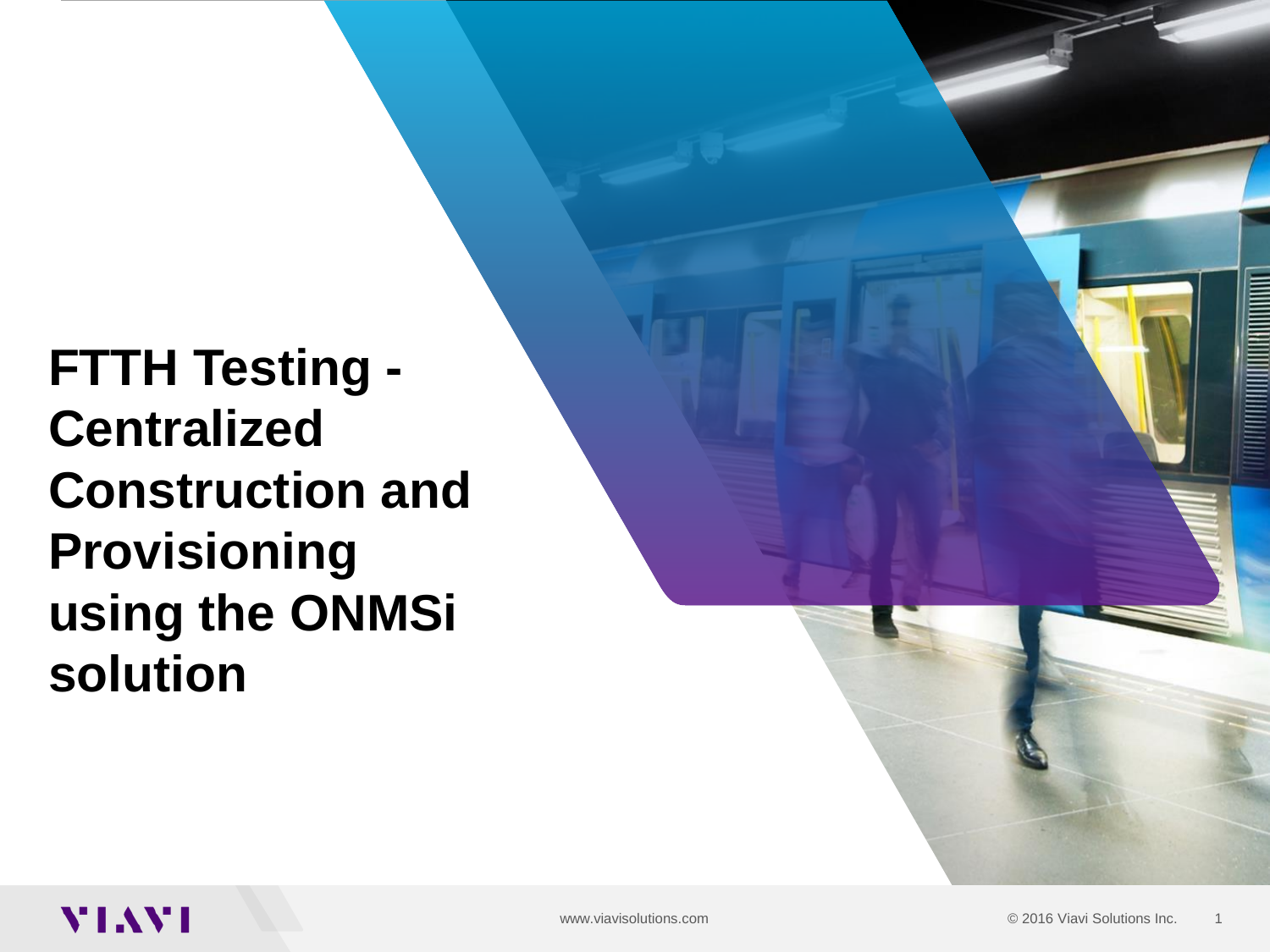## **A Centralized Solution not ONLY FOR Maintenance**



#### **Construction**

- Certified network qualification
- Automatic method and procedure
- Automatic network inventory update
- Network construction tracking



#### **Provisioning**

- Instantaneous subscriber qualification
- Automatic method and procedure
- Subscriber self-install enablement
- Measurements are certified



#### **Maintenance**

- Shorter mean time to repair
- Demarcation between ONT and Fiber fault
- Dispatch to fix not to understand
- Pro active maintenance

### VIAVI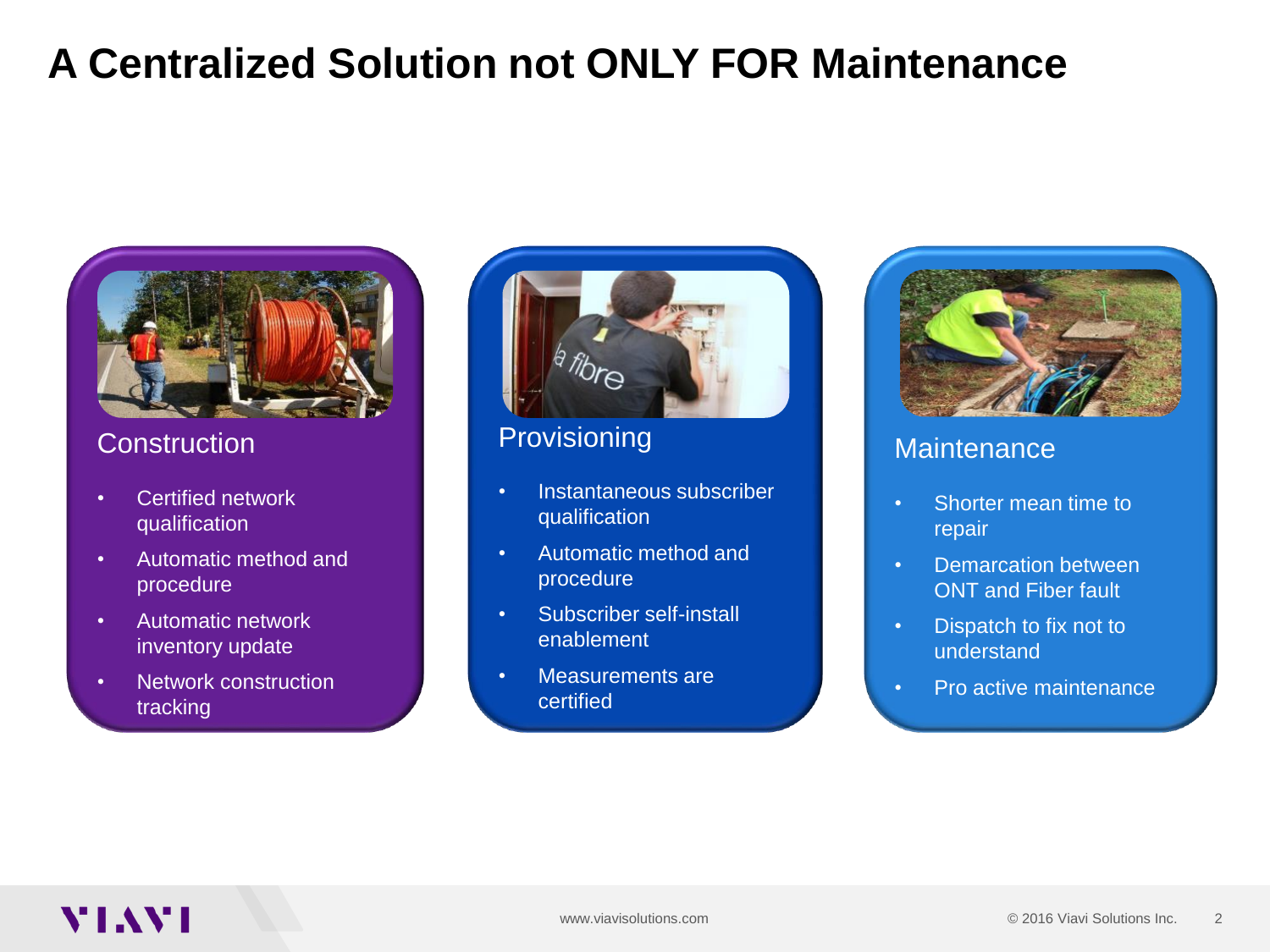# **Network qualification**

- $\checkmark$  Simple and effective process to qualify PON Construction
- $\checkmark$  All tests are automatically registered
- $\checkmark$  Measurement are certified
- $\checkmark$  Only one technician with basic optical qualification is needed.
- $\checkmark$  No test set is required
- $\checkmark$  Deployment follow up

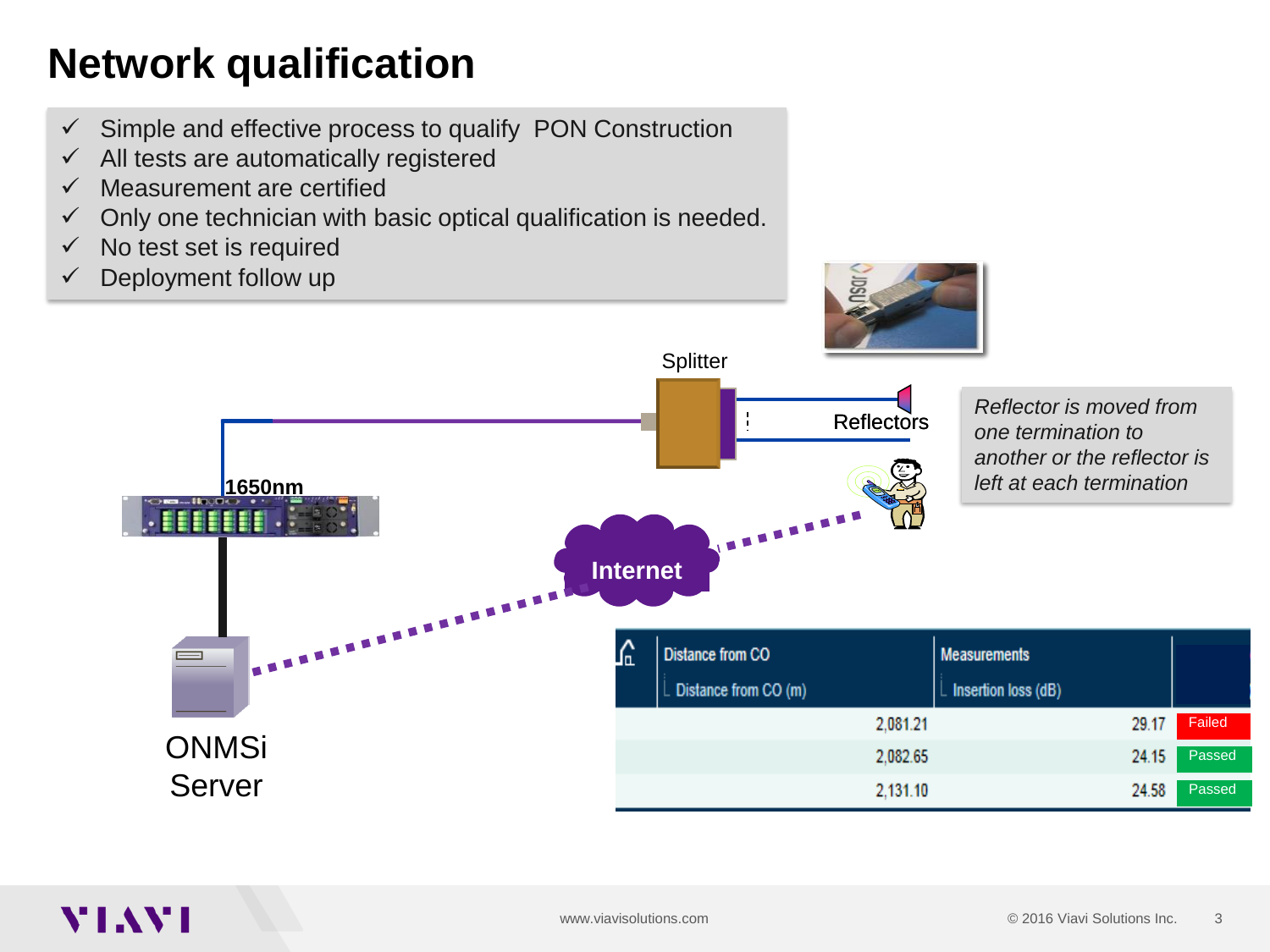## **Network Provisioning**



#### **VIAVI**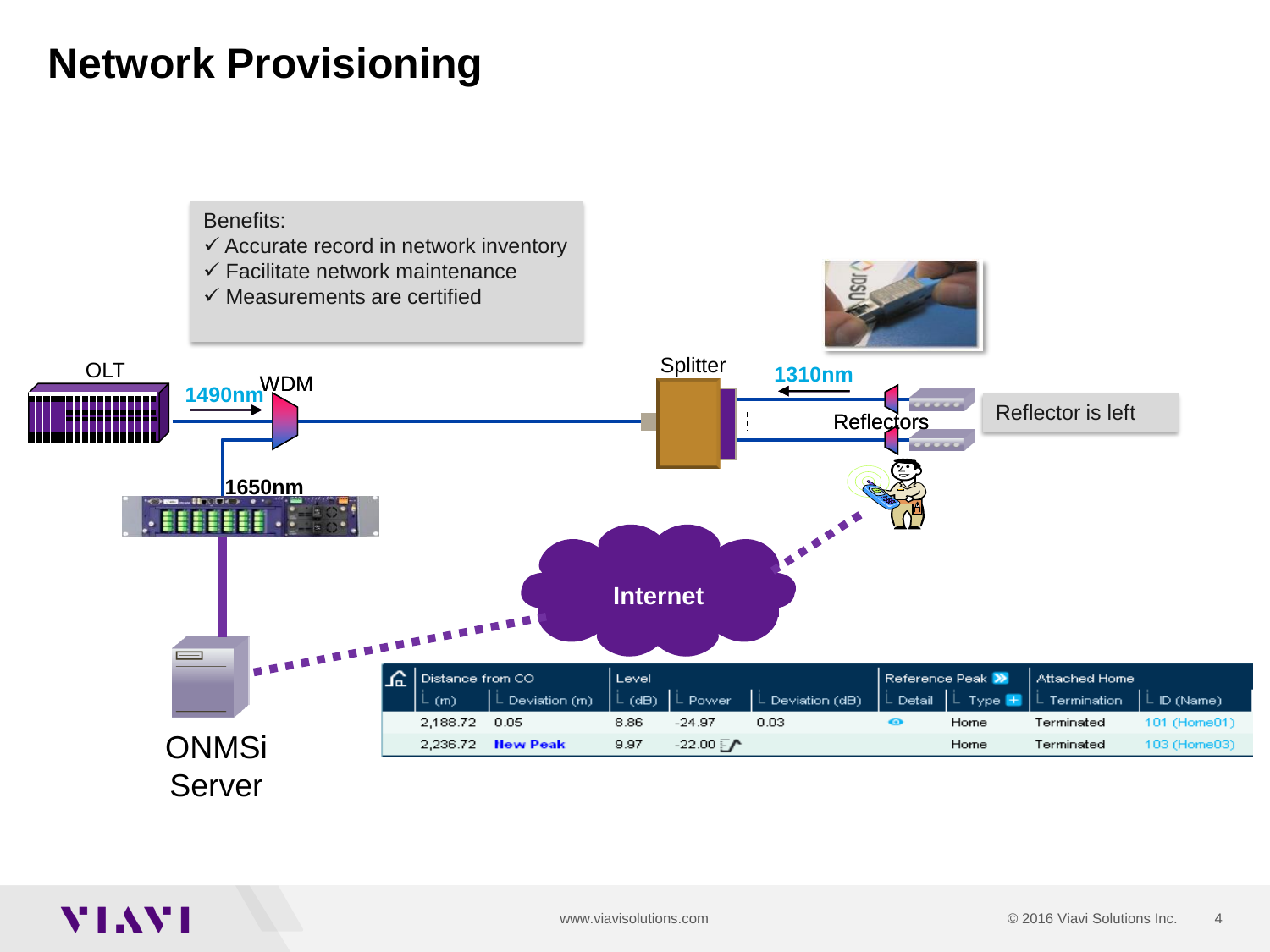### **Trouble shooting**